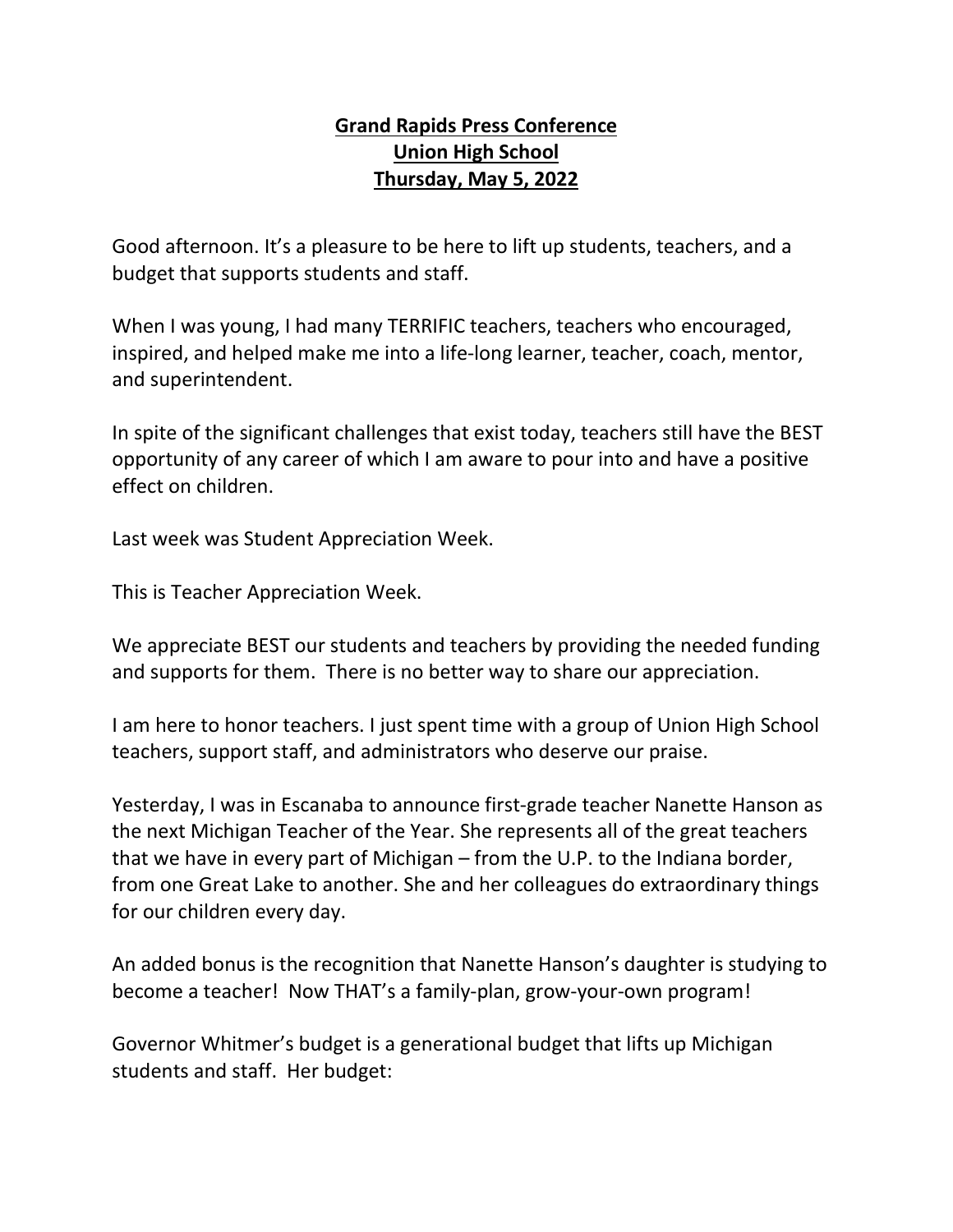- Would increase the per pupil foundation allowance by 5% or \$435 per child
- Would raise categorical funding for economically disadvantaged students, students with disabilities, English learners, students in rural and isolated districts, and students in career and technical education
- Would increase school safety funding
- Would provide for a \$1 billion infrastructure modernization fund
- Would add \$361 million in children's mental health funding
- Would include \$2.3 billion for teacher recruitment and staff retention

It is the BEST school budget that many educators have ever seen and has the potential – if adopted in substantially similar form – to drive significant improvement in our children's education.

The Senate and House budgets are more obviously works in progress. Both have strengths; both have gaps.

- Like the governor's budget, both the Senate and House budgets include significant and appreciated per pupil foundation allowance increases.
- All three budgets include needed investments in school safety.
- Relative to categorical funding, several studies in the last seven years have said the same thing: different children have different needs; different needs have different costs; and we have underfunded children's educational needs in Michigan.
- We call these different need areas categorical funding. Only the governor's budget includes increases in five distinct and important categorical funding areas: economically disadvantaged students, students with disabilities, English learners, CTE students, and students in rural/isolated districts. While both the Senate and House budgets increase funding for students in rural and isolated districts, the Senate fails to increase funding for economically disadvantaged students, students with disabilities, English learners, and CTE students, while the House fails to increase funding for economically disadvantaged students and English learners. The School Finance Research Collaborative notes the importance of ALL of these categorical funding areas in an adequate and equitable school funding system.
- Neither the Senate nor House budget includes any funding for the infrastructure modernization fund. Some districts simply don't have the tax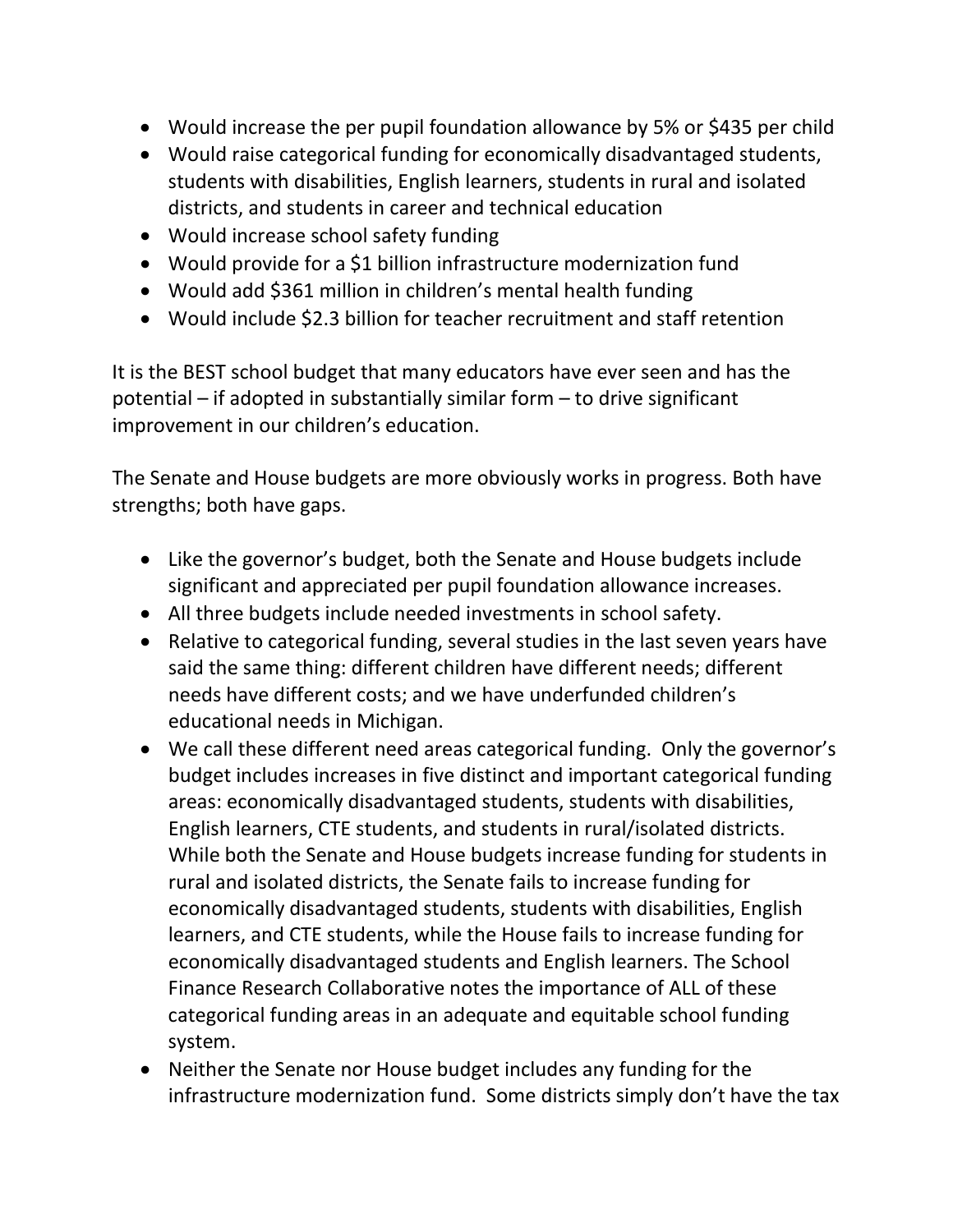base to afford a bond or a sinking fund. The infrastructure modernization fund would help these poorer tax base districts, often rural. This is a matter of equity as well.

- Neither the House\* nor the Senate substantially increases children's mental health, a very important area before the pandemic, let alone now, in the recovery from the challenges of the last two years and in the wake of Oxford. It wasn't until the summer of 2018 that the first funding for children's mental health in the state school aid act was provided--\$30 million. Last year, the governor and the legislature negotiated an additional, non-recurring appropriation of \$240 million to provide more nurses, social workers, guidance counselors, and school psychologists. We need to continue to build important mental health supports for our children. Now is the time to go BOLD on children's mental health and work to create schools that fully meet our children's mental and physical health- as well as academic--needs.
- Finally, we appreciate that both the Senate and House provided some funding for teacher recruitment. The House particularly leaned into grow your own programs for support staff and students to become teachers, as well as fellowships or scholarships for students currently studying to become teachers, in addition to student teacher stipends. This is a good start. That said, neither the Senate nor the House made significant investments in retention and neither funded staff retention bonuses, which the governor recognized as an important mechanism for stabilizing the profession at this critical juncture.

Michigan needs a K-12 school aid budget that focuses on the unique needs and costs of ALL students, strengthens the teaching profession, and provides better supports for students and staff.

The governor's proposed budget does just that, and the state legislature needs to craft a budget with similar focus.

The Senate and House are making progress in their budget work. They would do well to review again the governor's budget in the aforementioned areas, a budget that fully supports students and staff.